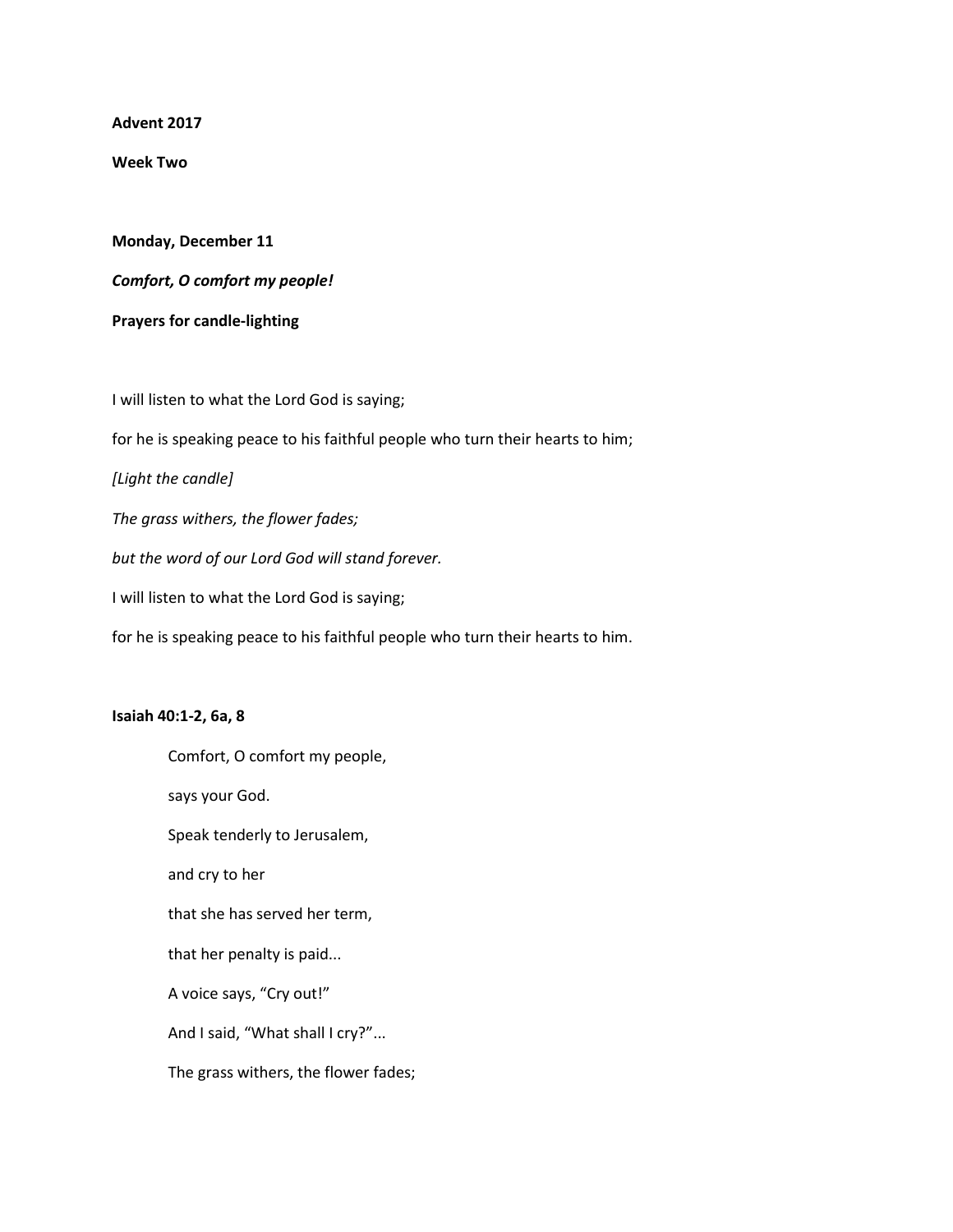but the word of our God will stand forever.

Imagine yourself as one of God's people living in exile for decades in Babylon in the sixth century BCE. The prophet Isaiah has already written powerfully about God's judgment of Israel for its past unfaithfulness. The people refused to trust in the Lord's providence and made unwise political decisions. These actions ultimately resulted in Babylon's destruction of Jerusalem and the Temple, and the deportation of a large part of the population to Babylon.

But among these many harsh words of divine judgment, the prophet also sprinkled reminders about God's continuing promises to the people. Jerusalem will one day become the seat of the Lord's reign over all the nations, who will stream to Zion's mountaintop to learn God's ways and walk in the paths of the Lord.

In today's passage, God offers words of comfort to God's people. We might paraphrase God's words like this: "your time of punishment for unfaithfulness has reached its end. My earlier promises to you are still trustworthy because my word stands forever." The people's return from exile in Babylon to Jerusalem has always been assured, but is now close at hand!

## **For Reflection**

Just like the exiles in Babylon, from time to time we find ourselves in a place of confusion or sorrow because we've made unwise decisions or choices. Yet God's word of promise for forgiveness and renewed life comforts us and gives us hope. When in your life have you heard the Lord's words of comfort in the midst of difficult